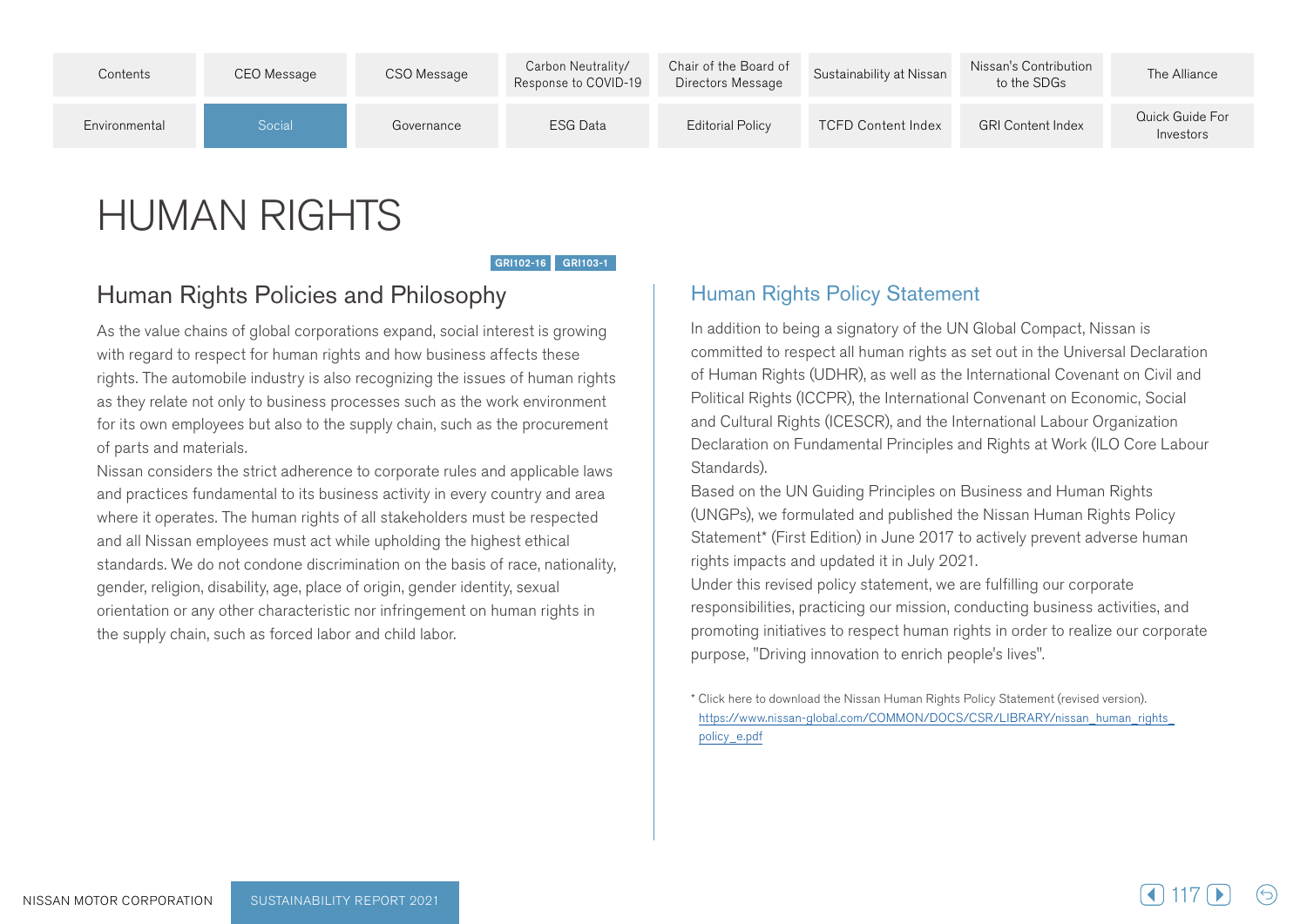| Contents      | CEO Message | CSO Message | Carbon Neutrality/<br>Response to COVID-19 | Chair of the Board of<br>Directors Message | Sustainability at Nissan  | Nissan's Contribution<br>to the SDGs | The Alliance                 |
|---------------|-------------|-------------|--------------------------------------------|--------------------------------------------|---------------------------|--------------------------------------|------------------------------|
| Environmental | Social      | Governance  | <b>ESG Data</b>                            | <b>Editorial Policy</b>                    | <b>TCFD Content Index</b> | <b>GRI Content Index</b>             | Quick Guide For<br>Investors |

### Milestones Related to Respect for Human Rights

After formulating the Global Code of Conduct in 2001, Nissan signed the Nissan CSR Guidelines for Suppliers, Nissan Human Rights Policy UN Global Compact in 2004 and published such policies as the Renault-Statement, Global Minerals Sourcing Policy Statement, Customer Privacy Policy and Nissan Global Guideline on Human Rights.

|      | Policies and Philosophy                                                                            | Approaches                                                                                         |
|------|----------------------------------------------------------------------------------------------------|----------------------------------------------------------------------------------------------------|
| 2001 | Formulates Global Code of Conduct                                                                  |                                                                                                    |
| 2004 | Signs United Nations Global<br>Compact                                                             | <b>Establishes Diversity Development</b><br>Office                                                 |
| 2010 | Publishes Renault-Nissan CSR<br><b>Guidelines for Suppliers</b>                                    |                                                                                                    |
| 2013 | Formulates Action Against Conflict<br>Minerals                                                     | Starts the research for conflict<br>minerals and publishes research<br>results annually thereafter |
| 2015 | Publishes revision to Renault-<br>Nissan CSR Guidelines for<br>Suppliers                           |                                                                                                    |
| 2016 |                                                                                                    | Starts third-party assessment of<br>suppliers' sustainability activities                           |
| 2017 | Formulates and publishes Nissan<br>Human Rights Policy Statement<br>Updates Global Code of Conduct | Introduces SpeakUp system                                                                          |
| 2018 | Announces Nissan Sustainability<br>2022                                                            | Implements Corporate Impact<br>Assessment                                                          |
| 2019 |                                                                                                    | Conducts a human rights<br>assessment at Nissan South Africa<br>(Pty)                              |

| 2020 | Updates Global Minerals Sourcing<br>Policy Statement<br>Publishes Customer Privacy Policy                                    | Conducts a human rights<br>assessment at Nissan Motor<br>Thailand (NMT) and group<br>companies (Nissan Powertrain<br>(Thailand) Co., Ltd. and SNN Tools<br>& Dies Co., Ltd.) |
|------|------------------------------------------------------------------------------------------------------------------------------|------------------------------------------------------------------------------------------------------------------------------------------------------------------------------|
| 2021 | Publishes Nissan Global Guideline<br>on Human Rights<br>Publishes revision to Nissan Human<br><b>Rights Policy Statement</b> |                                                                                                                                                                              |

GRI102-17 GRI103-2 GRI103-3 GRI406-1 GRI407-1 GRI408-1 GRI409-1 GRI411-1 GRI412-1

# Human Rights Management

### **Governance Related to Human Rights**

At Nissan governance related to human rights is directed by the Global Sustainability Steering Committee chaired by the Chief Sustainability Officer (CSO) in accordance with the Nissan Human Rights Policy Statement. Discussions at the Global Sustainability Steering Committee are reported and proposed to the Executive Committee (EC), the highest decision-making body at Nissan, to ensure that respect for human rights is instilled and established at all levels of Nissan's business activities.

Nissan also aims to regularly review and continually update this statement to reflect all changes in internal policies and approaches, as well as to investigate and report progress on human rights initiatives in a timely .manner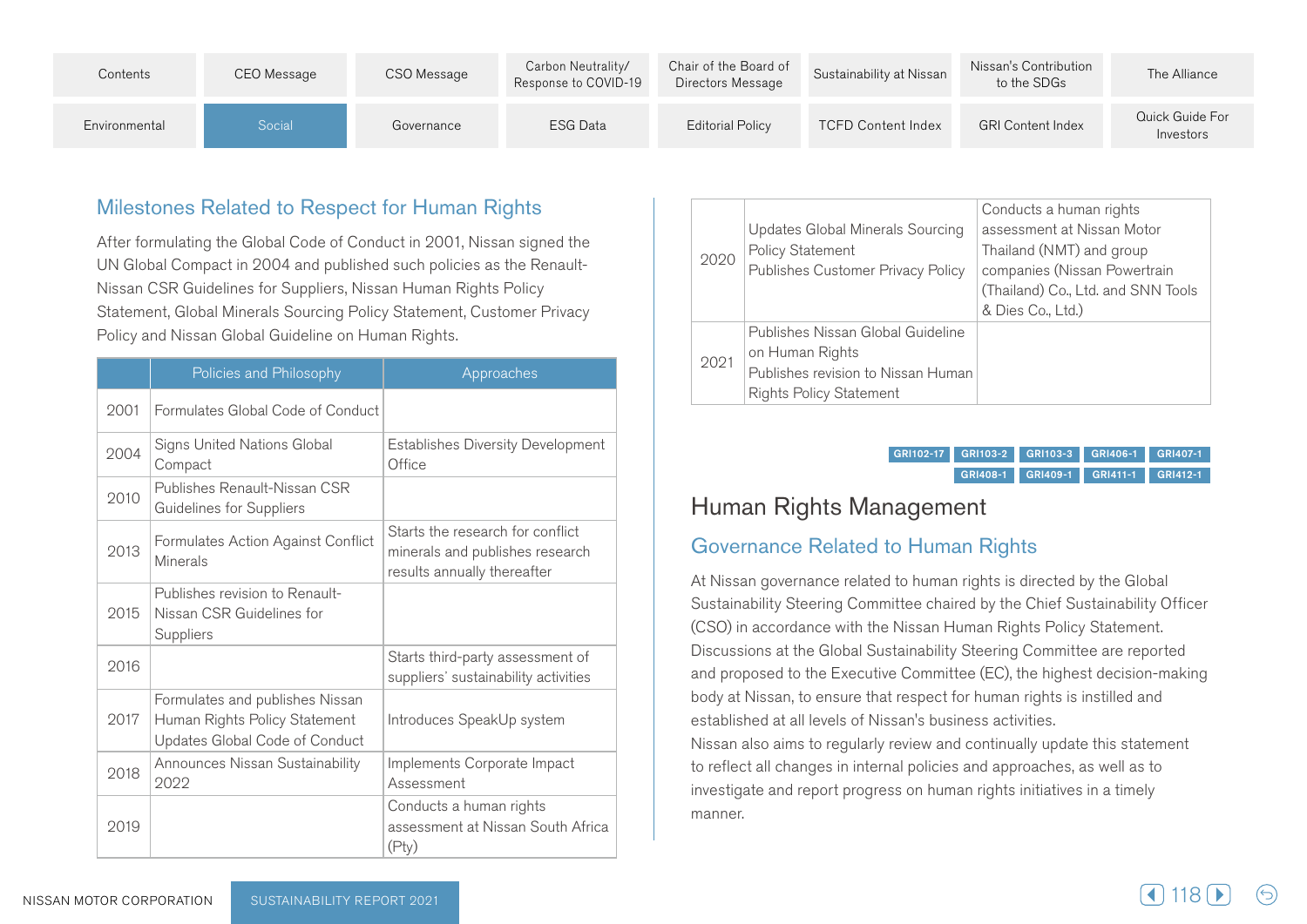| Contents      | CEO Message | CSO Message | Carbon Neutrality/<br>Response to COVID-19 | Chair of the Board of<br>Directors Message | Sustainability at Nissan  | Nissan's Contribution<br>to the SDGs | The Alliance                 |
|---------------|-------------|-------------|--------------------------------------------|--------------------------------------------|---------------------------|--------------------------------------|------------------------------|
| Environmental | Social      | Governance  | ESG Data                                   | <b>Editorial Policy</b>                    | <b>TCFD Content Index</b> | <b>GRI Content Index</b>             | Quick Guide For<br>Investors |

### Human Rights Management for Employees and in **Collaboration with Suppliers**

The Nissan Human Rights Policy Statement is applicable to all of Nissan's executives and employees. In 2021, we formulated and released the Nissan Global Guideline on Human Rights, which outlines specific initiatives for respecting human rights, with the aim of ensuring compliance with the policy statement. Based on this quideline, Nissan is further strengthening its initiatives to respect the human rights of its employees on a global level. Nissan's fundamental ethical expectations from society are also clarified in the Global Code of Conduct. All executives and employees recognize the importance of applying the aforementioned statement beyond Nissan's own operations. At every level of our global supply chain, we aim to conduct ethical, social and environmentally conscious business activities. We also work together with suppliers, contractors and other business partners to achieve this goal.

Since 2006, Nissan has shared a set of common values and processes around purchasing known as The Renault-Nissan Purchasing Way with its worldwide network of suppliers. Common values regarding human rights and labor are also shared via the Renault-Nissan CSR Guidelines for Suppliers. It details our expectations and request implementation regarding respect for human rights and prohibition of child labor and forced labor. We also evaluate our suppliers' sustainability activities including respect for human rights through third-party assessment. In addition, we require businesses we deal with to take the initiative and carry out due diligence on responsible minerals sourcing.

We are also strengthening communication with our sales companies and promoting consistent sustainability management, including on human rights

#### .issues

At the same time, Nissan has grievance mechanisms and processes in place and it allows collecting and remedying various types of complaints, including complaints related to allegations of potential human rights abuses. The whistleblowing system provides for anonymity where legally allowed. We are committed to investigating, addressing and responding to concerns raised, and employees who make inquiries are protected from retaliation as defined in whistleblowing processes.

\* For more information on the Nissan Global Guideline on Human Rights.

#### $555$  P171

\* For more information on supply chain-related human rights initiatives. **>>>**P157

\* For more information on a globally integrated reporting system.

#### $>>$  P221

See below for more details about our policies and quidelines.

**Global Code of Conduct** 

https://www.nissan-global.com/FN/DOCUMENT/PDF/SR/2017/NISSAN\_GCC\_E.pdf

- Renault-Nissan Corporate Social Responsibility Guidelines for Suppliers
- https://www.nissan-global.com/EN/DOCUMENT/PDF/SR/CSR\_Alliance\_Guidelines.pdf

**Global Minerals Sourcing Policy Statement** 

https://www.nissan-global.com/EN/DOCUMENT/PDF/SR/Minerals Sourcing Policy e.pdf

**Customer Privacy Policy** 

https://www.nissan-global.com/EN/DOCUMENT/PDF/COMPANY/LIBRARY/Customer Privacy Policy e.pdf

Nissan Global Guideline on Human Rights

https://www.nissan-global.com/EN/SUSTAINABILITY/LIBRARY/HUMAN\_RIGHTS GUIDELINE/index.html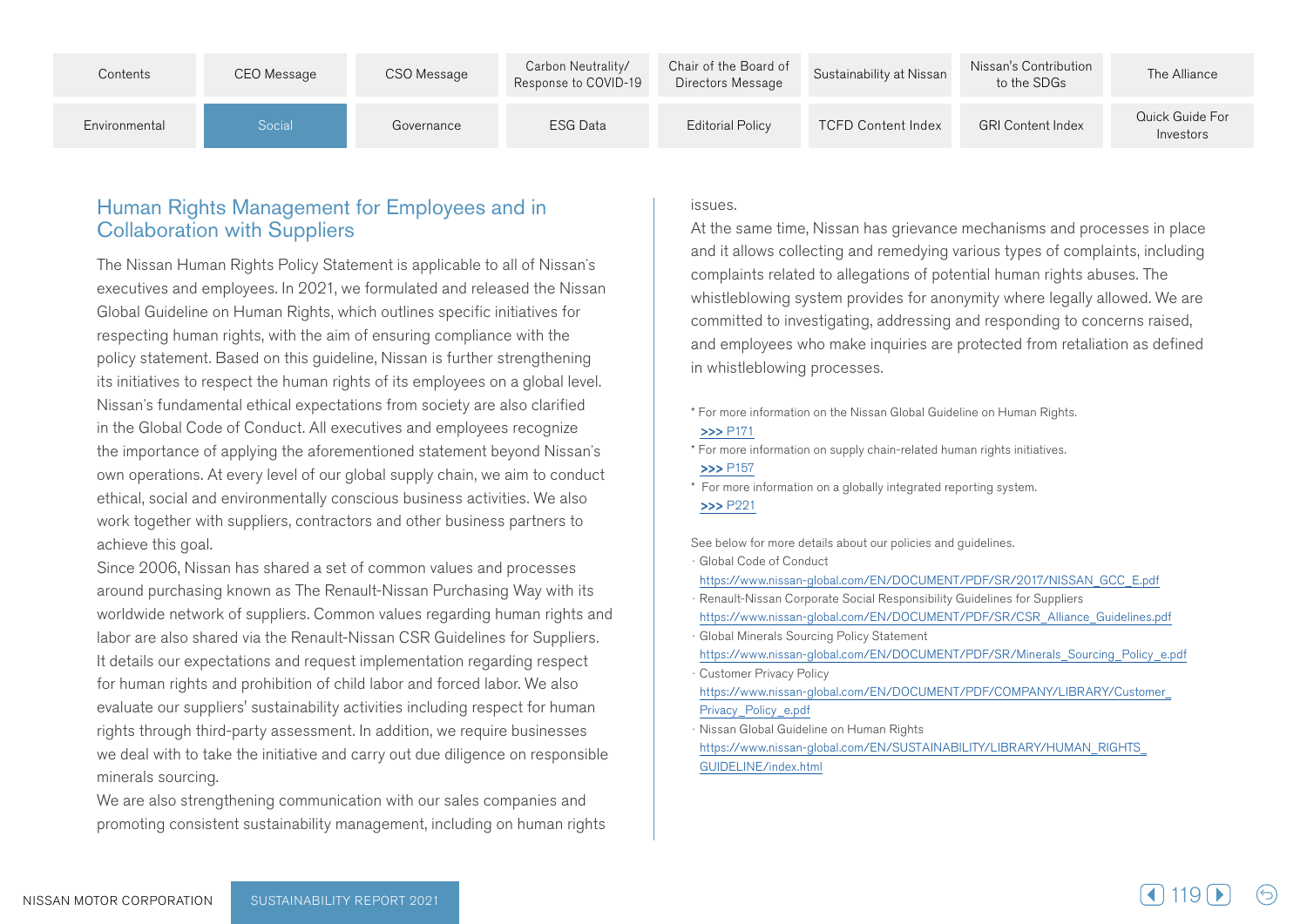

# Human Rights Achievements

Nissan recognizes the need to take a comprehensive approach to managing human rights. After identifying actual or potential risks related to human rights that we might have inadvertently caused or contributed to cases of human rights violations, we consider it vital to monitor and assess such risks. as well as to develop appropriate response strategies.

In the 2001 Global Code of Conduct, we detailed our policies regarding equal opportunity and respect for diversity. In 2004 we were a frontrunner among our industry peers in signing the UN Global Compact, accepting reporting obligations that we continue to fulfill today. Regarding suppliers, in 2010 we published the Renault-Nissan CSR Guidelines for Suppliers (revised in 2015) clarifying our respect for human rights and commitment to eliminating forced and child labor and sharing our sustainability policies. In 2017, referencing the UN Guiding Principles on Business and Human Rights (UNGPs), we formulated and issued the Nissan Human Rights Policy Statement (revised in 2021). This policy makes it clear that, we respect the human rights of all our stakeholders and require our employees to act according to the highest ethical standards.

In June 2018, we launched our new sustainability strategy, Nissan Sustainability 2022, specifying the main goals through fiscal 2022 for the aspects of Environmental, Social and Governance. For the Social aspect, the strategy also reiterates the importance of respecting all stakeholders' rights. In 2018, we cooperated with Business for Social Responsibility (BSR), a US organization promoting sustainability to implement a human rights assessment, allowing us to identify four key areas of potential risk related to human rights, namely supplier labor conditions, employee labor

conditions, product safety and customer privacy. Furthermore, in 2019 we worked with BSR to conduct a human rights assessment at Nissan South Africa (Pty) and confirmed human rights risk was clearly low at that company. In 2020, we expanded our human rights assessment reviews of affiliated companies in the ASEAN area, conducting such reviews at Nissan Motor Thailand (NMT) and group companies



(Nissan Powertrain (Thailand) Co., Ltd. and SNN Tools & Dies Co., Ltd.). We formulated action plans to remediate items requiring improvement identified in the assessments and are improving them on an ongoing basis by executing on those plans.

We also work to build awareness of human rights among employees and conduct several e-learning seminars, for example, "Global Code of Conduct" and "Unconscious Bias". "Unconscious Bias e-learning" is for all indirect employees and has been completed by 16,402 people cumulatively. In addition, approximately 550 people have taken part in our LGBT seminars, held annually since fiscal 2014. Since fiscal 2016, all senior managers have been required to take an e-learning program about LGBT issues. In fiscal 2020 the content of the e-learning program was updated and made mandatory training for managers and staff. We also have proactive initiatives to support LGBT staff.\*1